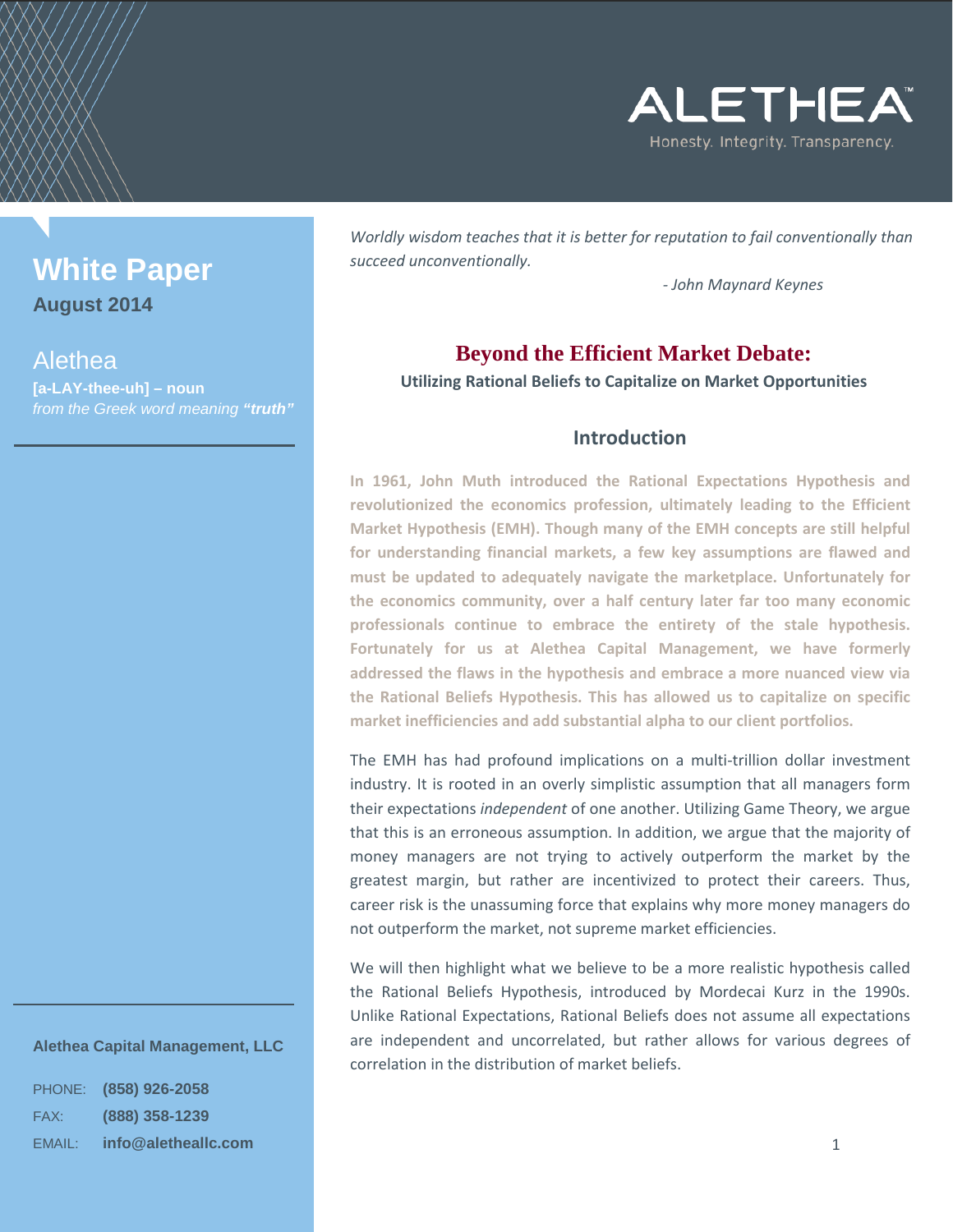# **Efficient Market Hypothesis**

The foundations for the Efficient Market Hypothesis were introduced by Eugene Fama in his dissertation paper in 1965 titled, "The Behavior of Stock Prices." The articles written on the topic today lack a proper definition of the EMH; instead, they focus on the conclusions rather than the assumptions and mechanisms that lead to the conclusions. Therefore, using the various papers by Eugene Fama, John Muth, Woody Brock, and other economists, we begin by presenting what we found to be the arguments of the EMH, including explaining the assumption of Rational Expectations.

#### **A. Key Assumptions**

After an exhaustive review of key literature, listed below are what we found to be the key assumptions of the Efficient Market Hypothesis (Lo 2007):

- 1. Individuals form expectations rationally ("Rational Expectations").
- 2. Markets aggregate information efficiently.
- 3. Equilibrium prices incorporate all available information.

#### **B. Rational Expectations**

The assumptions of the EMH are rooted in a theory known in academic circles as Rational Expectations. There is a misperception among investors today that Rational Expectations assumes that all market participants come to the same price projection of an asset, the price projection is the best possible prediction of the future value of the asset, and the price happens to be the closest to the intrinsic value based on the fundamental variables known at the time (Muth 1961). With this misperception, the theory has been assailed by investors who argue that individuals do not know how to perfectly price information and will often make mistakes. Therefore, at any point in time, the current market price can deviate from the intrinsic value which leads to an inefficient market.

In actuality, Rational Expectations in the EMH assumes that each individual will make an unbiased forecast based on the available information, and the forecast will be *independent* of other individuals' forecasts. However, they can *all* be wrong; the assumption is that they are wrong *independently*. We will call this the Independence Assumption. If this is true, then the market will take the forecasts and aggregate them efficiently so that the average of the market participants' forecasts is the closest to the best possible prediction of the future value of the underlying security. Hence, no elaborate algorithm or pricing model will give an investor an edge (Muth 1961).

Below is a graph of a normal distribution. The vertical line in the middle of the distribution represents the average of all market participants' forecasts. Each individual will have independent forecasts of price, and these forecasts will differ from the intrinsic value. For instance, some forecasts may be above the value and some below the value. Fama terms this "noise". Yet, as long as all of the forecasts are made independently, the average of the forecasts will be the best possible price given the publicly available information. For Fama, this "noise" nets out to zero around the intrinsic value assuming each individual forecast is independent.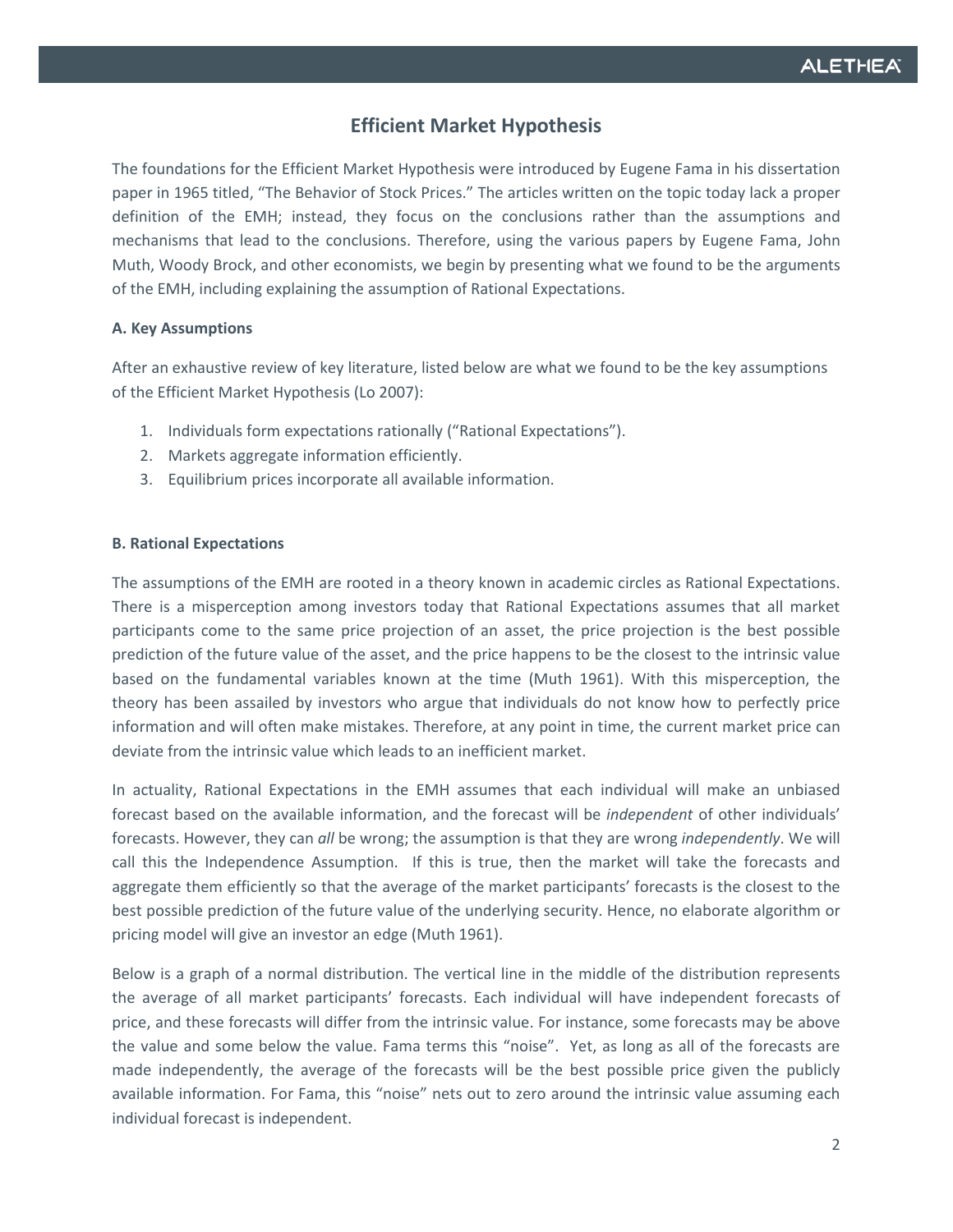*Image 1. Normal Distribution*

#### **C. Conclusion of Efficient Market Hypothesis**

An important conclusion of the hypothesis is that an investor cannot consistently outperform the market on a risk-adjusted basis given the information available at the time of the investment without luck. More specifically, a market participant cannot use historical data (e.g. technical analysis) to gain an edge over the market to generate alpha, or outperformance, given that the information is already accurately priced into the market (Fama 1965). Therefore, active management and the fees assessed for such services is irrational (and some may argue immoral), because the net-of-fees return will be inferior to the overall market return.

However, if the market consists of rational participants, it begs the question as to why there are so many irrational people trying to beat the market – a supposedly impossible endeavor. Either the participants are irrational, which would suggest the market is not efficient based on the EMH, or the participants are rational, know the market is not efficient, and have a profit motive to work diligently to outperform it.

In addition, the EMH states that it is impossible to consistently outperform the market, yet there are a number of participants that have outperformed the market over decades and have amassed significant amounts of wealth because of it. The book series, *Hedge Fund Market Wizards*, is devoted to managers that have consistently generated massive excess returns on a risk-adjusted basis. As we will argue later, underperformance is not entirely a consequence of market efficiency, but, in part, the result of the incentive structure for managers to perform *conventionally*.

#### **D. Problem with Efficient Market Hypothesis**

The error in the Efficient Market Hypothesis can be boiled down to one key factor that any observant and experienced market participant can recognize: *the individual forecasts of the market participants are not formed independently of each other and are not uncorrelated*. Consequently, if participant views are correlated, the assumption that the market efficiently aggregates all of the errors (i.e. "noise") is deeply flawed. Since it is flawed, there is room for the market to inefficiently price securities, and this creates an opportunity for investors to generate excess returns.

It is not difficult to see how views can be correlated. In today's marketplace, technology has significantly changed the nature of investing. With the internet, CNBC, Bloomberg, 13F filings, Twitter, and the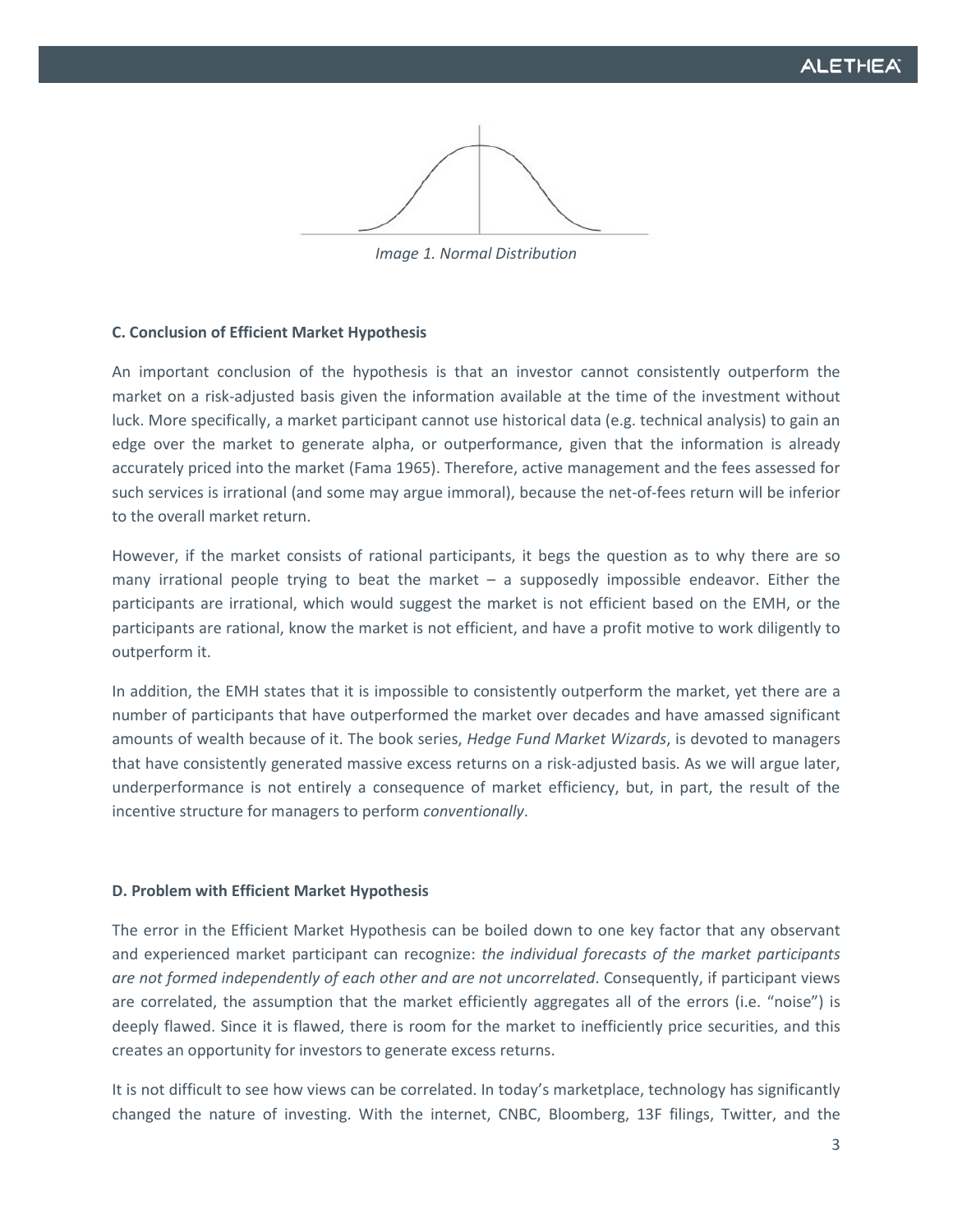finance blogosphere, it is effortless for investors to follow other top managers' views. Top managers will conduct sophisticated research on stocks or macro themes and then host public webinars to explain their views for anyone who wishes to listen – providing an opportunity for others to invest based not on independent research but on someone else's views.

Take, for example, when David Einhorn, a renowned hedge fund manager, divulges an investment thesis for shorting the company Athena Healthcare on May 5, 2014 after the close of U.S. market hours. When the stock opened for trading the next day, it declined over 13% and wiped out approximately \$650 million of market capitalization. This is not a marketplace where views and beliefs are uncorrelated.

Recognizing that correlated views would create problems for his theory, Fama addressed this issue in his paper and presented a "plausible" market mechanism that would directly address these inefficiencies, thereby maintaining a near efficient market. He states:

*"Suppose now that the noise generating process in the stock market is dependent. More specifically assume that when one person comes into the market who thinks the current price of a security is above or below its intrinsic value, he tends to attract other people of like feelings and he causes some others to change their opinions unjustifiably. In itself, this type of dependence in the noise generating process would tend to produce 'bubbles' in the price series, that is, periods of time during which the accumulation of the same type of noise causes the price level to run well above or below the intrinsic value." [emphasis added] (Fama 1965, p.38)*

Before continuing, it is interesting to note that Fama acknowledges that, if such dependence did occur, it would produce price bubbles. But he argues that this will not occur because where there is an opportunity to make a profit, a trader will quickly bring the disequilibrium back to equilibrium. His intuition is:

*"If there are many sophisticated traders who are extremely good at estimating intrinsic values, they will be able to recognize situations where the price of a common stock is beginning to run up above its intrinsic value. Since they expect the price to move eventually back toward its intrinsic value, they have an incentive to sell this security or to sell it short…thus their actions will neutralize the dependence in the noise generating process and successive price changes will be independent." [emphasis added] (Fama 1965, p.38)*

In other words, market participants will quickly exploit the profit opportunity, and hence the opportunity will not remain present for long. However, is the presumption that "[sophisticated traders] have an incentive" an inescapable truism? We believe not. What Fama fails to discern is the natural tendency for investors to make decisions in their own self-interest and understand career risk as investment managers. It is obvious as market observers and portfolio managers ourselves that Fama is erroneous from both a practical and Game Theory perspective.

When presented with the question, "Why don't more money managers outperform the market?", the assumption made is that money managers are trying to outperform the market but cannot because the market is efficient. The truth is that the market is not only inefficient, but also the underperformance has more to do with portfolio managers caring more about job security than meaningfully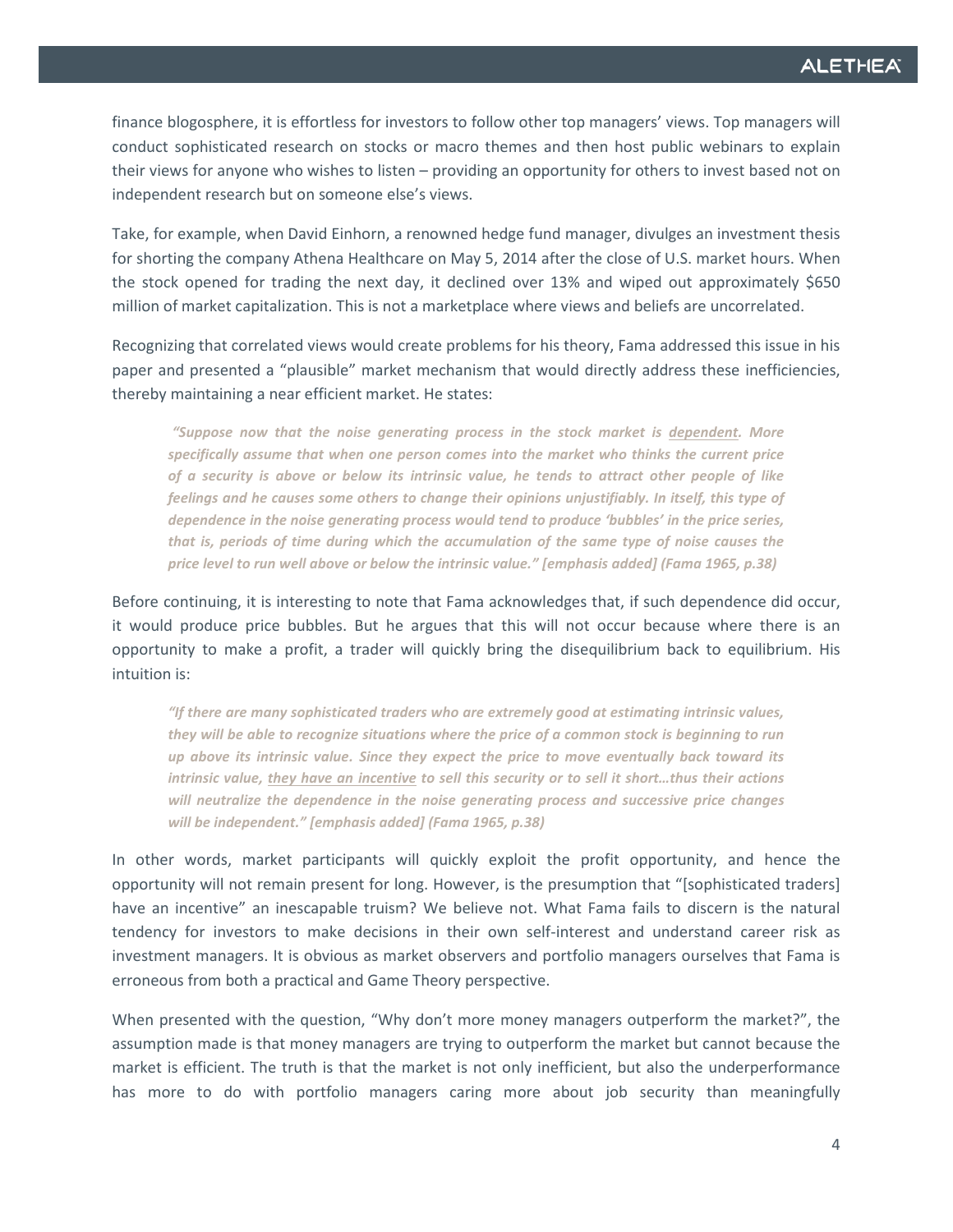outperforming the market. We will illustrate how portfolio managers' predictable behavior is rooted in Game Theory.

# **Game Theory**

## **A. Foundational Motivation**

Before explaining directly how Game Theory can be used to contradict the Independence Assumption in Section B (above), a brief synopsis on the basics of Game Theory is necessary.

Game Theory is the study of decision making in competitive situations where the outcome of a participant's actions depends upon the actions of others. To motivate the topic, the classic "Prisoner's Dilemma" is described below.

"Big Tuna" Joe and "Two-Knife" Vinny are two mobsters that are arrested by the police, and each is thrown into solitary confinement for interrogation. The police will speak to each man individually and see if the mobster will either remain silent or sing like a canary and rat out the other man. Possible scenarios are listed below:

- 1) If both men betray each other, they will each serve 5 years in prison.
- 2) If Joe rats out Vinny and Vinny keeps his mouth shut, Joe will be set free and Vinny will serve 10 years in prison (and vice versa).
- 3) Finally, if both prisoners remain silent, they will each serve only 1 year in prison.

To understand the situation visually, the table below summarizes the payoff structure.

|                           | <b>Vinny stays quiet</b> | Vinny rats out Joe  |
|---------------------------|--------------------------|---------------------|
| Joe stays quiet           | Each serves 1 year       | Joe serves 10 years |
|                           |                          | Vinny goes free     |
| <b>Joe rats out Vinny</b> | Joe goes free            |                     |
|                           | Vinny serves 10 years    | Each serves 5 years |

*Table 1. Payoff Matrix – Prisoner's Dilemma*

Table 1 shows that both would be best off collectively if they remained silent. Nevertheless, you can see from the analysis below that rational mobsters invested in their own self-interest will inevitably rat each other out. We see this as the rational outcome by viewing each prisoner's decision-making process individually. Let's start with Vinny's point of view. The policeman comes in and says that Joe may either rat him out or stay quiet. Without knowing beforehand what Joe will do, what would Vinny do?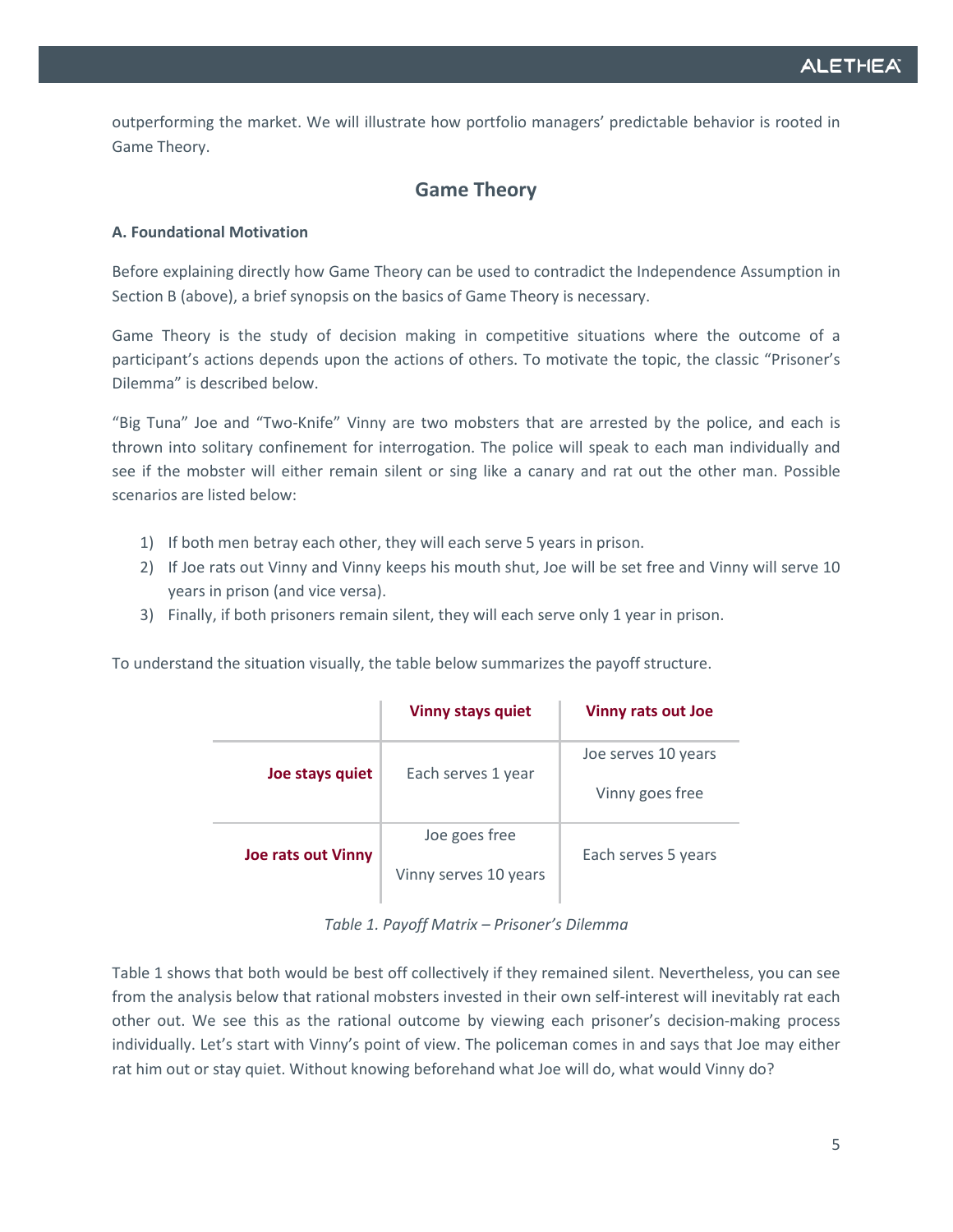- 1) If Joe rats out Vinny, Vinny can either stay quiet and serve 10 years or rat out Joe and serve 5 years. Thus, it would serve him best to rat out Joe.
- 2) If Joe stays quiet, Vinny can either stay quiet and serve 1 year or rat out Joe and go scot-free. Thus, it would serve him best to rat out Joe.

Notice that in both situations, not knowing what Joe will do in advance, it is best for Vinny to betray Joe. In addition, looking at it from Joe's perspective, the same conclusion applies. Even though they would both be better off cooperating with each other and keeping silent, when they are approached individually, they are incentivized to turn in the other mobster. Thus, the most logical outcome in this situation is for both mobsters to incriminate the other and for both to serve 5 years in prison. This should make intuitive sense since police authorities have been using these tactics for centuries to get results with criminals.

The point of Game Theory is to demonstrate that in many real world situations, one cannot make a decision without thinking about the possible decisions that others can make. After thinking through the decisions that others can make, an individual will choose the path that maximizes his/her payoff.

#### **B. Application to Investments**

Using this same framework, let us now examine payoff matrices to understand the best decision that a portfolio manager would make in different market environments.

The year is 1999, and Joe, Vinny, and the world of mobsters are no longer in the criminal enterprise, but rather the investment management world. Technology stocks are shooting stars, but doom lies in store in just the next year. Each mobster/portfolio manager can decide to either make a contrarian bet against what all of the other portfolio managers think, or "go with the flow" and invest with them. They also have the understanding that if they outperform the average portfolio manager, they will keep their job; if they perform as well as the average portfolio manager, they will also keep their job<sup>[1](#page-0-0)</sup>; but if they underperform the average portfolio manager, they will lose their job. Finally, the benefits received by keeping their jobs far outweigh any benefits of losing their jobs<sup>[2](#page-5-0)</sup>.

Based on this setup, there are two possible worlds and two possible payoff matrices to examine: the year 1999 where the market rises to astronomic levels and any contrarian investment is incorrect, hurting the portfolio; and the year 2000 where the market crashes and the contrarian investment is correct, saving the portfolio.

<span id="page-5-1"></span>

<span id="page-5-0"></span><sup>&</sup>lt;sup>1</sup> As long as the performance is within some random error term  $\epsilon$  of the benchmark.<br><sup>2</sup> More formally, each portfolio manager has a utility function  $U(*)$  that incorporates the utility of keeping the job and losing the job. It is assumed for simplicity in this paper that we are dealing with large asset management firms where the portfolio manager's utility function is maximized by keeping his/her particular job. A more formal description is given in Appendix A to address situations where this is not the case (and also irrelevant to the conclusions of this paper).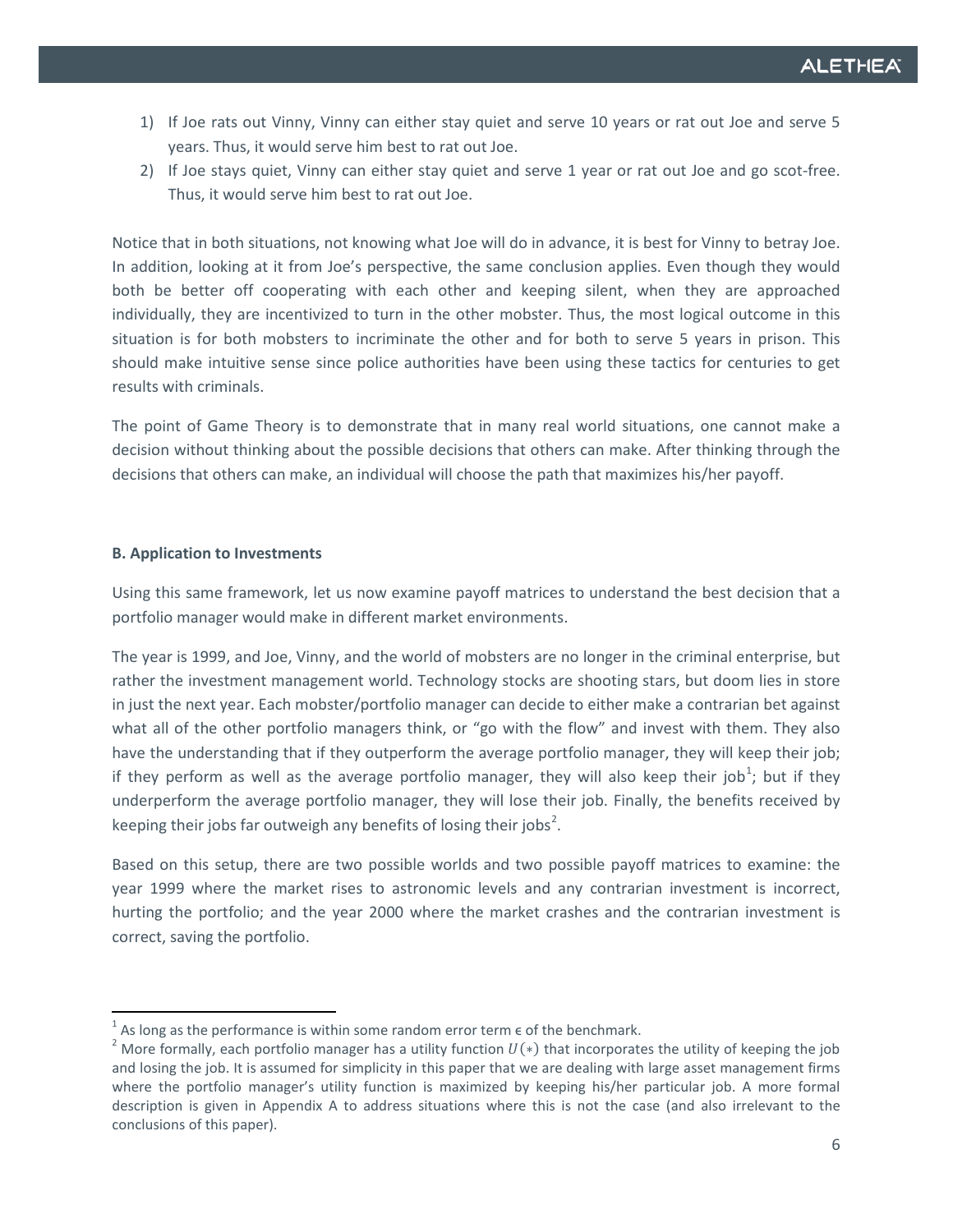#### *i. 1999: Contrarian Investment Does Not Pay Off*

In the world where technology stocks are climbing ever higher and the contrarian investment does not pay off, thereby causing harm to the portfolio, the possible scenarios are listed below.

- 1) If both men invest in contrarian investments, they will both underperform the average portfolio manager and lose their jobs. After all, with the Nasdaq Composite rising 86% in one year, a losing investment would jeopardize any career.
- 2) If Joe is contrarian and Vinny invests like all other managers, Joe will underperform and lose his job (perhaps returning to the more lucrative mobster field). Vinny will keep his job, because he performed like all other managers in the industry. The reverse situation is also true.
- 3) Finally, if both men do nothing contrarian and invest like other portfolio managers they see, they will both keep their jobs since they did not underperform.

|                         | <b>Vinny is contrarian</b>               | <b>Vinny invests like others</b>         |
|-------------------------|------------------------------------------|------------------------------------------|
| Joe is contrarian       | Both lose their jobs                     | Joe loses his job<br>Vinny keeps his job |
| Joe invests like others | Joe keeps his job<br>Vinny loses his job | Both keep their jobs                     |

*Table 2. Payoff Matrix – Contrarian Investment Does Not Pay Off*

Like the Prisoner's Dilemma, this situation must be viewed from each person's point of view, understanding that they do not know the other person's decision *ex ante*. Without knowing beforehand what Joe will do, what would Vinny do?

- 1) If Joe is contrarian, Vinny can either be contrarian and lose his job or invest like everyone else and keep his job.
- 2) If Joe invests like everyone else, Vinny can either be contrarian and lose his job or invest like everyone else and keep his job.

Notice that in both situations, not knowing what Joe will do in advance, it is best for Vinny to invest like everyone else.<sup>[3](#page-5-1)</sup> Let us now turn to the world where the contrarian investment *does* pay off and in fact causes the portfolio manager to outperform his peers. Surely there are positive incentives to being contrarian…?

<span id="page-6-0"></span> $3$  Technically, Vinny's payoff does not directly relate to Joe's individual action but rather to what all money managers do collectively; this technicality does not alter the conclusions of this paper.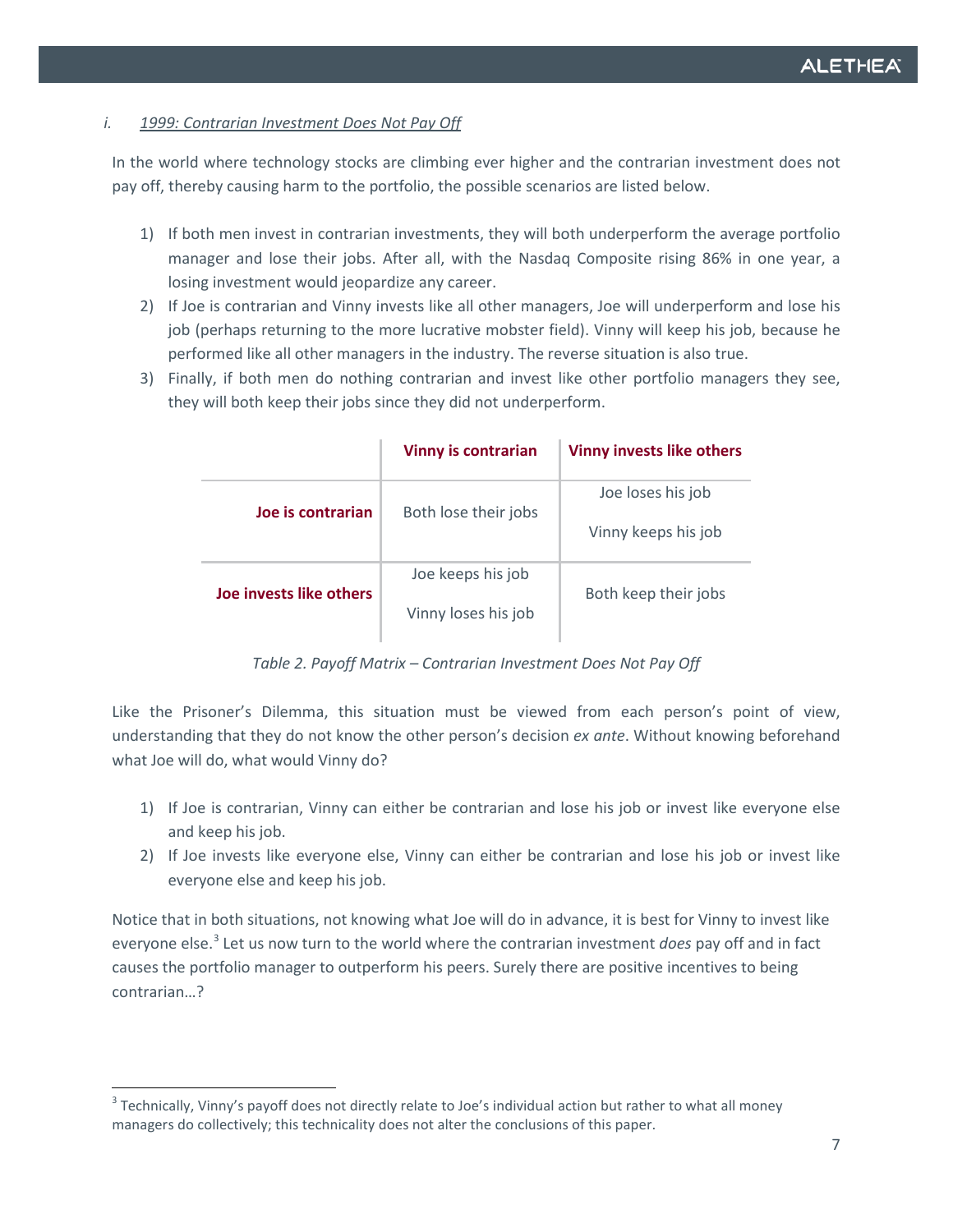#### *ii. 2000: Contrarian Investment Pays Off*

In the world where technology stocks crumble and the contrarian investment pays off, the possible scenarios are listed below.

- 1) If both men invest in contrarian investments, they will both outperform the average portfolio manager and keep their jobs. After all, avoiding the Nasdaq Composite's 39% decline is no small feat.
- 2) If Joe is contrarian and Vinny invests like all other portfolio managers, Joe will perform well and keep his job. Importantly, Vinny will also keep his job, because he performed like all other portfolio managers in the industry. Though he lost money, so did the next guy, so his clients stay with him. The reverse situation is also true.
- 3) Finally, if both men do nothing contrarian and invest like other managers, they will both keep their jobs since they did not underperform the average portfolio manager. How can anyone lose his job when everyone fared the same?

|                         | <b>Vinny is contrarian</b> | <b>Vinny invests like others</b> |
|-------------------------|----------------------------|----------------------------------|
| Joe is contrarian       | Both keep their jobs       | Both keep their jobs             |
| Joe invests like others | Both keep their jobs       | Both keep their jobs             |

*Table 3. Payoff Matrix – Contrarian Investment Pays Off*

Notice that, regardless of whether Joe or Vinny is contrarian, everyone keeps his job since no one underperforms the average portfolio manager.

#### **C***.* **Conclusion**

Since a portfolio manager does not know beforehand whether making a contrarian investment will be correct and add value to a portfolio, the Game Theory payoff matrices above demonstrate that it is in the best interest of a portfolio manager who cares about his job security to invest like everyone else and "go with the flow". The downside of being incorrect with contrarian investments outweighs any possible upside so long as portfolio managers are interested in keeping their jobs. A portfolio manager investing like everyone else in 1999 and 2000 rode the stock market wave up and down, maintaining his job. A portfolio manager who was contrarian in both 1999 and 2000 *lost his job in 1999 and did not make it to 2000 to reap any rewards*.

Now to return to Rational Expectations and the Independence Assumption: note that since portfolio managers are humans who rationally care about their careers, it is in their best interest to view the investments of other managers, jump on the bandwagon, and take actions that are *dependent* on other actors.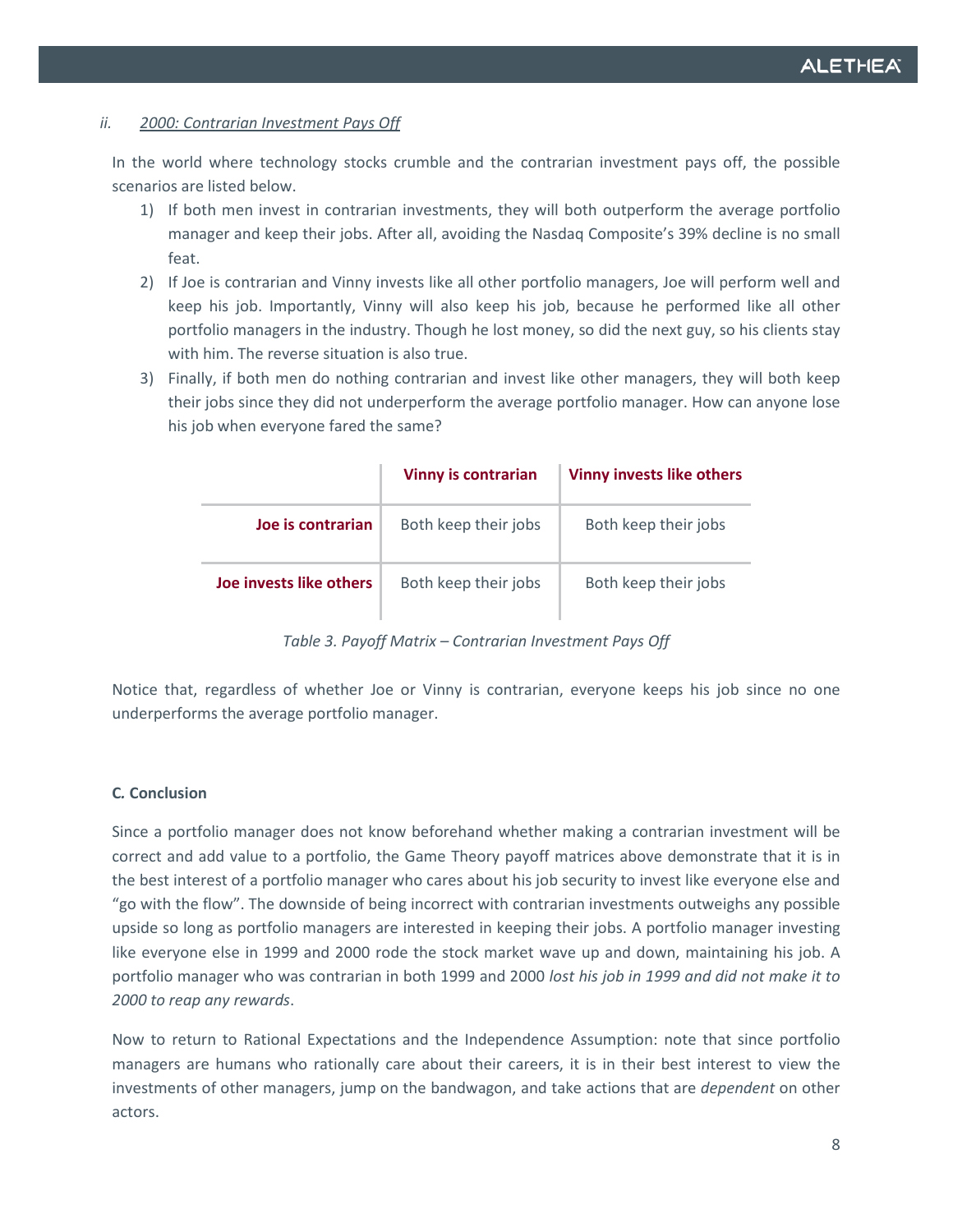Game Theory demonstrates the flaw in the Independence Assumption: views can be highly correlated, and bubbles can be created when a cycle enters a euphoria stage and the career risk of not participating is high. With the Independence Assumption debunked, we now turn to a new hypothesis that we believe to be more accurate – indeed, a hypothesis that maintains rationality of individuals but relaxes the assumption that views are independent and uncorrelated.

# **Rational Beliefs Hypothesis**[4](#page-6-0)

The Efficient Market Hypothesis assumed there was a normal distribution of expectations. Each individual's expectation was rational and independent of the other individual's expectation, which allowed for a normal distribution around the equilibrium price. In addition, if at any point current price deviated from the best price forecast of the asset, Fama argued that the "sophisticated trader," driven by profit opportunity, would correct this discrepancy, and price would quickly revert to its equilibrium value. Thus, market volatility results from new information that was not previously known.

This paper has already discussed the shortfall of the assumption that views are uncorrelated and independent from each other and that any price deviation will be quickly corrected by market participants because of profit opportunity. As we argued, views are far from uncorrelated, and Game Theory demonstrates that under a number of situations, a rational agent would not short a stock even when price was higher than the intrinsic value because of the credible threat of career risk. More strongly, we argued that sometimes the optimal decision is to purchase an overvalued momentum stock and participate in herd behavior rather than sit on the sidelines, as there is still some degree of career risk with underperformance. A great case study is the internet bubble when a number of managers identified the existence of the bubble itself but lost client assets during the phenomenon for not participating. As J.P. Morgan once stated, "There is nothing in the world which will so violently distort a man's judgment more than the sight of his neighbor getting rich."

We now propose a different hypothesis known as the Rational Beliefs Hypothesis (RBH). The assumptions of the RBH offer a more realistic characterization of the market place. The RBH assumes that each individual makes a forecast of the overall marketplace or an individual security, and this forecast is called a rational belief; it is a "belief" of what the market price will be. The market belief structure is the aggregation of these individual beliefs, also known as the distribution of beliefs. While the Efficient Market Hypothesis assumes the expectations are uncorrelated and the distribution is normal and centered on the equilibrium value, Rational Beliefs allows views to be correlated and the distributions to be non-normal, or skewed (Kurz 1999).

This section will be divided into four sub-sections to concisely explain a complex theory.

<sup>&</sup>lt;sup>4</sup> The Rational Beliefs Hypothesis was first developed by the economist Mordecai Kurz of Stanford. Much of this section will be referencing his 1999 paper titled "Endogenous Uncertainty and Rational Belief Equilibrium: A Unified Theory of Market Volatility." In addition to Kurz's paper, we will reference a paper by renowned economist Woody Brock that develops the concept further and introduces a critical concept of Pricing Model Uncertainty and its role in generating equilibrium price over/undershooting.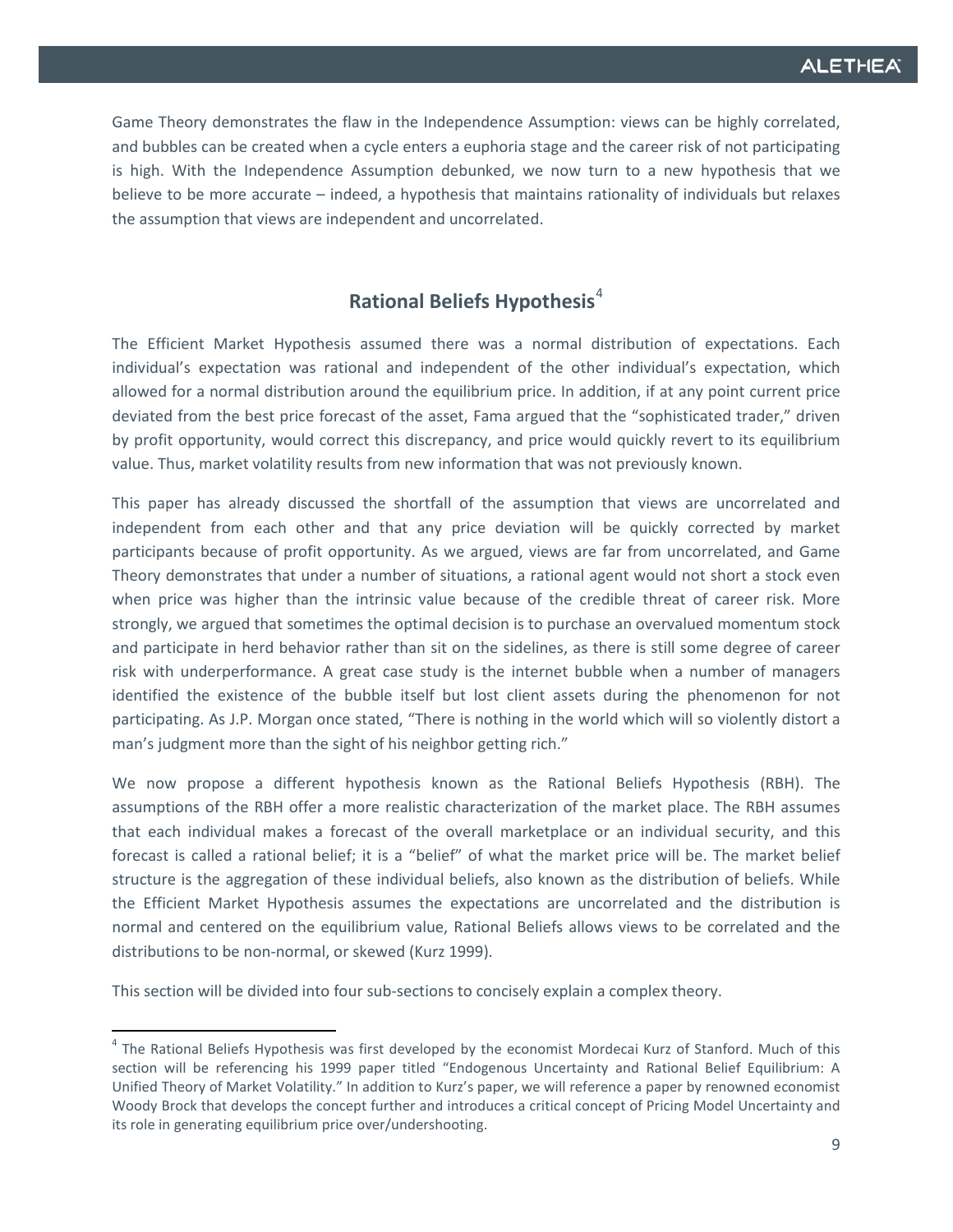- 1) Economic Structure provides a background of how the hypothesis assumes the economy is structured.
- 2) Rational Beliefs and the Distribution demonstrates how agents, within the specified economic structure, translate the information into beliefs and how the market aggregates the beliefs.
- 3) Pricing Model Uncertainty shows how uncertainty in the pricing function of an asset increases the skew of a distribution.
- 4) Volatility connects the hypothesis to what propagates market volatility.

#### **Economic Structure**

The Rational Beliefs Hypothesis begins with the foundation that our economy is a weakly stationary process, a concept that was developed nearly 30 years ago by mathematician R.M. Gray. The economy is driven by a process of technological and organizational changes coupled with innovation that dominates every aspect of life. This process is complex but has distinct characteristics: once a new technology or organizational structure is established, it remains in place for some time until a new one is developed to replace it. These structural changes are constantly occurring, and it is hard to predict exactly how they will play out before another occurs (Kurz 1999).

Below are two graphs that demonstrate the difference between a stationary economy and a weakly stationary economy (Kurz 1999; Brock 2007, 2013). The first is a stationary economy where the cycle perfectly repeats itself, and an investor knows the magnitude and timing of the cycle. The second is a weakly stationary economy where a market participant has historical data that provides very long run averages of an asset cycle for an economic variable going back 100 years but does not know when the cycle will mean revert (it may be decades).



*Figure 1. Stationary Economy*



*Figure 2. Weakly Stationary Economy*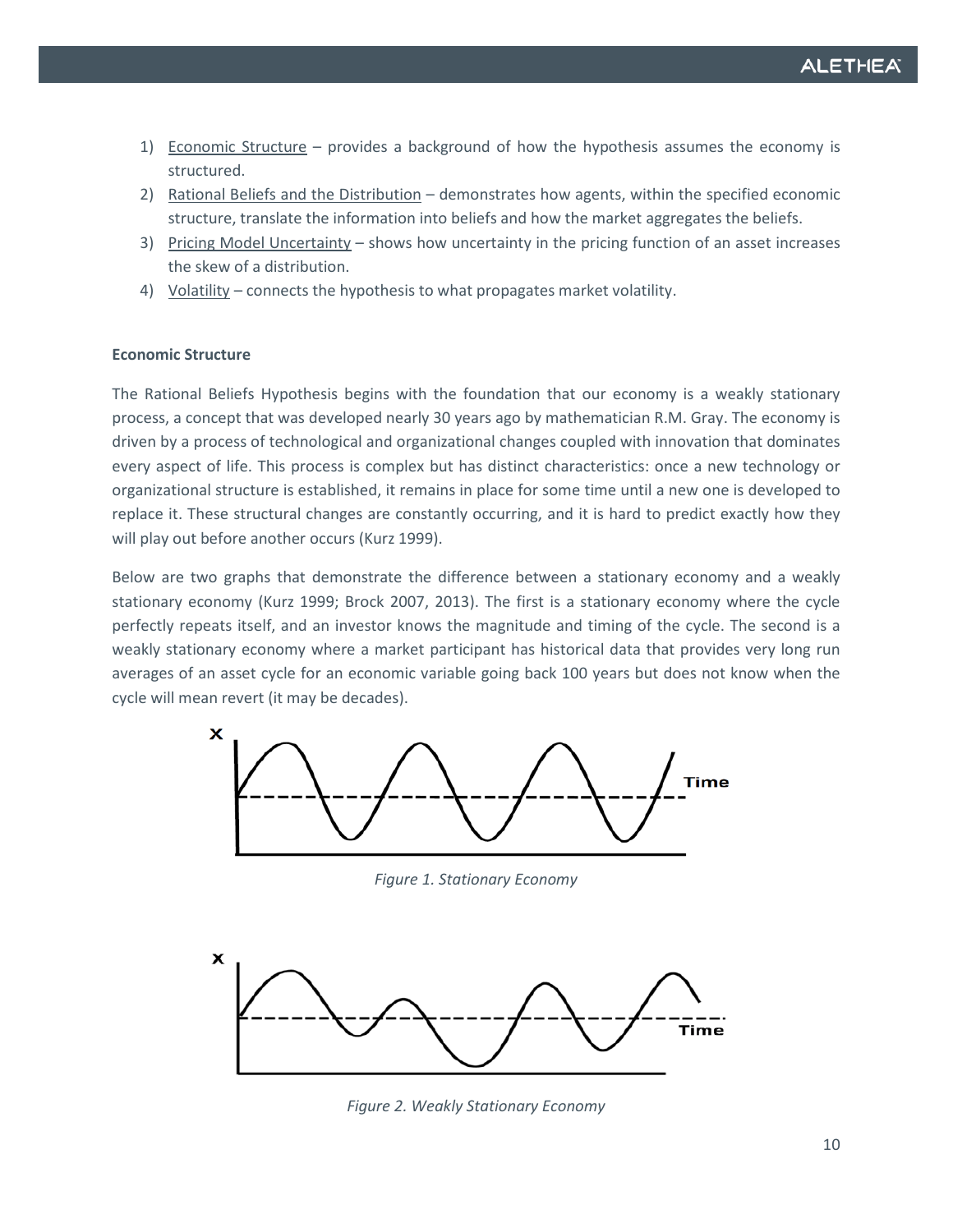In a weakly stationary economy, the true average underlying the system cannot be learned completely, and even if an agent discovers it, he cannot be sure that it is the true average. Equally so, economic agents cannot learn the equilibrium map between market prices and those variables which determine prices (Pricing Model Uncertainty). Such a map may change over time. What agents do know is the empirical distribution of past data, which they can test theories and models against to develop a future forecast (Kurz 1999; Brock 2007, 2014)*.*

#### **Rational Beliefs and the Distribution**

Because individuals do not have "structural knowledge" at the time of an investment decision, they must form a rational belief. A belief is considered rational if it is compatible with the empirical distribution of past data (Kurz 1999).

The marketplace is the aggregation of millions of individual beliefs and forms a distribution of beliefs. Recall that under Rational Expectations, this distribution is a normal distribution centered on the equilibrium price. Rational Beliefs does not assume that they are uncorrelated and centered on the equilibrium price. Rather, it assumes that beliefs can be correlated and skewed toward one side or the other of the equilibrium price.

The distribution of beliefs has a great effect on demand functions (think stock prices). If the distribution of beliefs is highly skewed bullish, the demand for a particular security will be high, and price will rise above the former equilibrium price. When sentiment shifts, the distribution will shift, and price will fall. Thus, the distribution is a propagation mechanism of price volatility. In fact, Rational Beliefs argues that the distribution of beliefs in the market is the most important propagation mechanism of economic volatility.

The magnitude of the skew of the distribution is related to the concept of career risk and Pricing Model Uncertainty (described below). When there is more uncertainty on how an asset should be priced, there is more opportunity for errors to occur. When the probability of being incorrect is higher, particularly relative to others, this behavior leads to increased correlation in beliefs, and the distribution is highly skewed to one side, pushing up the price.

In an environment where there is a high level of uncertainty and an asset has skyrocketed in value, many investors will jump off the bandwagon when negative news is released to avoid a steep decline. The collective action will violently shift the distribution to the negative side, causing a rapid swing in price. *This shift in the distribution is the single most important propagation mechanism for volatility*.

#### **Pricing Model Uncertainty**

A concept developed by Woody Brock called Pricing Model Uncertainty applies to Game Theory and the distribution of beliefs: when there is more uncertainty surrounding the pricing model of a specific asset class or security, there is more skew in the distribution (Brock 1995, 2007, 2014).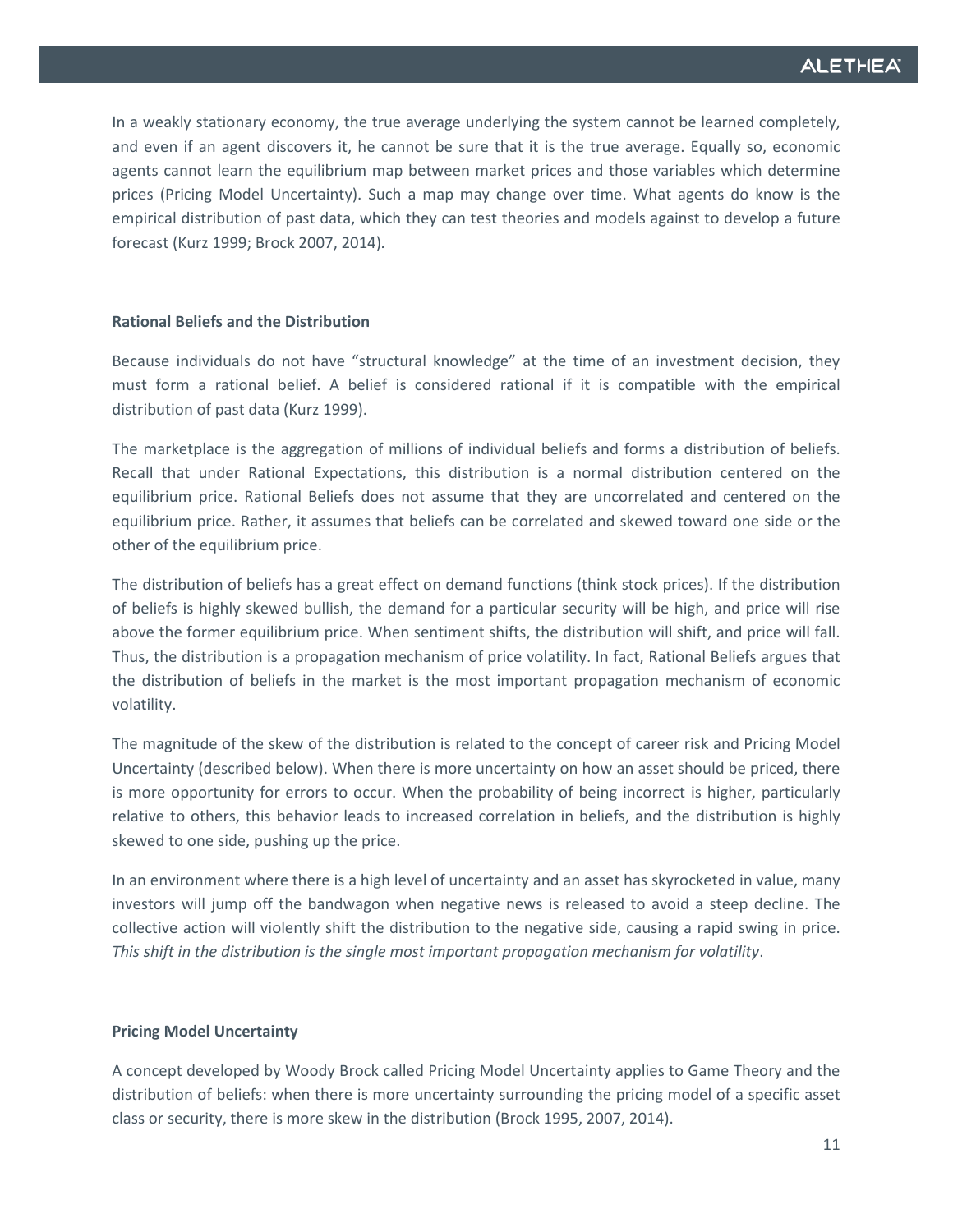A pricing model is a model that an individual uses to take information and map it into a price for an underlying security. Two different individuals can view the same information yet price a security dissimilarly based on that information. Some markets have more uncertain pricing models than others. For example, the highly liquid U.S. treasury market has clear, distinct pricing relationships to well-known factors such as GDP and inflation. An obscure, small biotech stock has opaque underlying characteristics not well known outside scientific laboratories. Therefore, it is safe to assume that there is more pricing model uncertainty for this small biotech stock than for the U.S. treasury market.

Pricing model uncertainty connects closely with the discussion of Game Theory, because the greater the pricing model uncertainty, the greater the incentive to ride the trend rather than be contrarian. That is because there is an increased probability of being wrong by deviating from the crowd. In addition, the amount by which you deviate may be greater. This creates an incentive to stay with the trend when there is uncertainty, which consequently fuels the trend further.

As more individuals participate in a trend, their views become more correlated, and the trend will continue longer than otherwise would have occurred. This conduct can cause a pricing overshoot or undershoot, depending on the direction of the trend. The greater the pricing model uncertainty, the greater the overshoot and undershoot in any trend. Referencing the tech bubble again, internet stocks were extremely difficult to value given the dichotomy of companies being on the cutting edge of technology and innovation, which led to astronomical valuations, while producing negative earnings. This environment forced prudent managers into a "catch twenty-two": either fight the prevailing trend and risk losing assets or buy into the craze and hope to sell before the bubble bursts. More managers joining the trend caused a massive overshoot in price from reality. The trends and overshoots/undershoots are what can cause both short-term and long-term cycles in specific asset classes.

#### **Volatility**

Within this new framework, what are the main drivers of market volatility, and how can that understanding be used to improve risk management within an investment process?

There are two components of volatility in the marketplace: exogenous and endogenous. Exogenous volatility is the volatility that arises from information that was not already priced into a security. The Efficient Market Hypothesis assumes all volatility results exogenously by non-forecastable data; i.e. unknown unknowns. Endogenous volatility refers to all other volatility that is not explained by the fundamentals; i.e. the volatility that arises during shifts in the distribution of beliefs. Given much has been written on exogenous volatility in the EMH debate, this section will focus on endogenous volatility and the shifts in belief distributions (Kurz 2001).

A key assumption to the Rational Beliefs Hypothesis is that the distribution of beliefs can be correlated depending on the magnitude of pricing model uncertainty for the asset. As a skewed distribution shifts from new information, uncertainty can cause the skew to have an amplification effect beyond what is justified by the new information.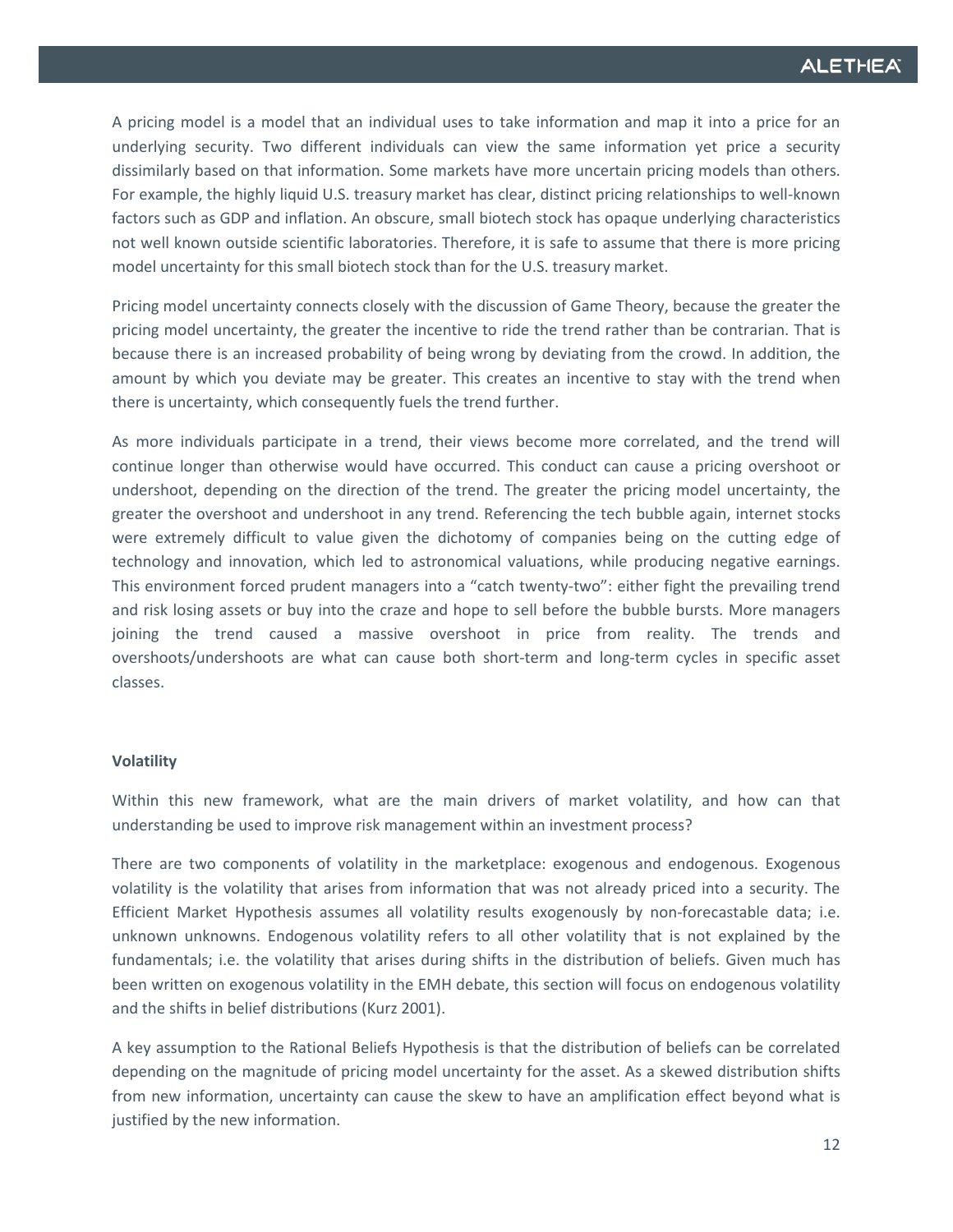An extreme example of this was the housing price crash in 2007. The distribution of beliefs was highly correlated to over optimism with home prices. Almost no one believed that home prices could ever fall, simply because they hadn't in the post WWII era. Once they began to fall, however, the entire distribution shifted to the other extreme, causing a large and violent decline with excessive volatility.

In 1981, Robert Shiller used a traditional model of equity valuation as a proxy for the efficient market hypothesis and demonstrated empirically that it could explain approximately 25% of observed equity market volatility over many decades. Interestingly, the lack of academic research to identify the source of the remaining 75% ultimately fueled the rise of behavioral finance and the theory of irrationality that has since dominated the debate. Furthermore, the vagueness of the theory itself made it arduous to substantiate. On the other hand, Mordecai Kurz, in validating his Rational Beliefs Hypothesis, was able to explain 95% of market volatility by utilizing models built from rational, heterogeneous beliefs. We believe this model is not only more realistic and applicable to the investment world, but is also more accurate in explaining market volatility.

## **How Alethea Capitalizes on the Rational Beliefs Hypothesis**

At Alethea Capital Management, we believe that the Rational Beliefs Hypothesis forms a more appropriate foundation to the investment world than the Efficient Market Hypothesis. We believe that it is more important to examine portfolio managers as humans who care about their personal careers rather than emotionless robots attempting to beat arbitrary benchmarks. As such, we utilize Game Theory to examine the optimal decision making process of rational actors and find that they are incentivized to invest passively and to embrace benchmark-hugging strategies.

As portfolio managers are incentivized to duplicate investments of their competitors and hug the benchmark of interest, the prices of assets overshoot and undershoot their true values. The spread between the intrinsic value of an asset and the price at which it trades is determined in large part by Pricing Model Uncertainty. With larger levels of pricing uncertainty come stronger incentives to look at how everyone else is investing to obtain an estimate of the true value of the asset. In 1999, when professional investors were unsure as to how to price internet companies with no earnings but at the same time possessed a bountiful number of "clicks", they had little choice but to purchase the high multiple stocks just like their peers due to the pressures of career risk. Identifying such overshoots and undershoots provides abundant opportunities for alpha generation. At Alethea, we have created proprietary models to capitalize on these opportunities specifically in global large cap equities.

It is nearly axiomatic in the investment community that the large cap equity space is the most efficient space in which to invest since information is readily disseminated regarding the largest companies in the world. Certainly there is no additional piece of information that any particular investor may have that would provide for an opportunity to generate alpha. *Au contraire*! As you have learned from this paper, as more money managers turn off their minds and incorporate passive-esque strategies in a particular space, massive money flows occur simply to hug the "benchmark". Ironically, as more investors leave the large cap space to passive management, they are perpetuating the career risk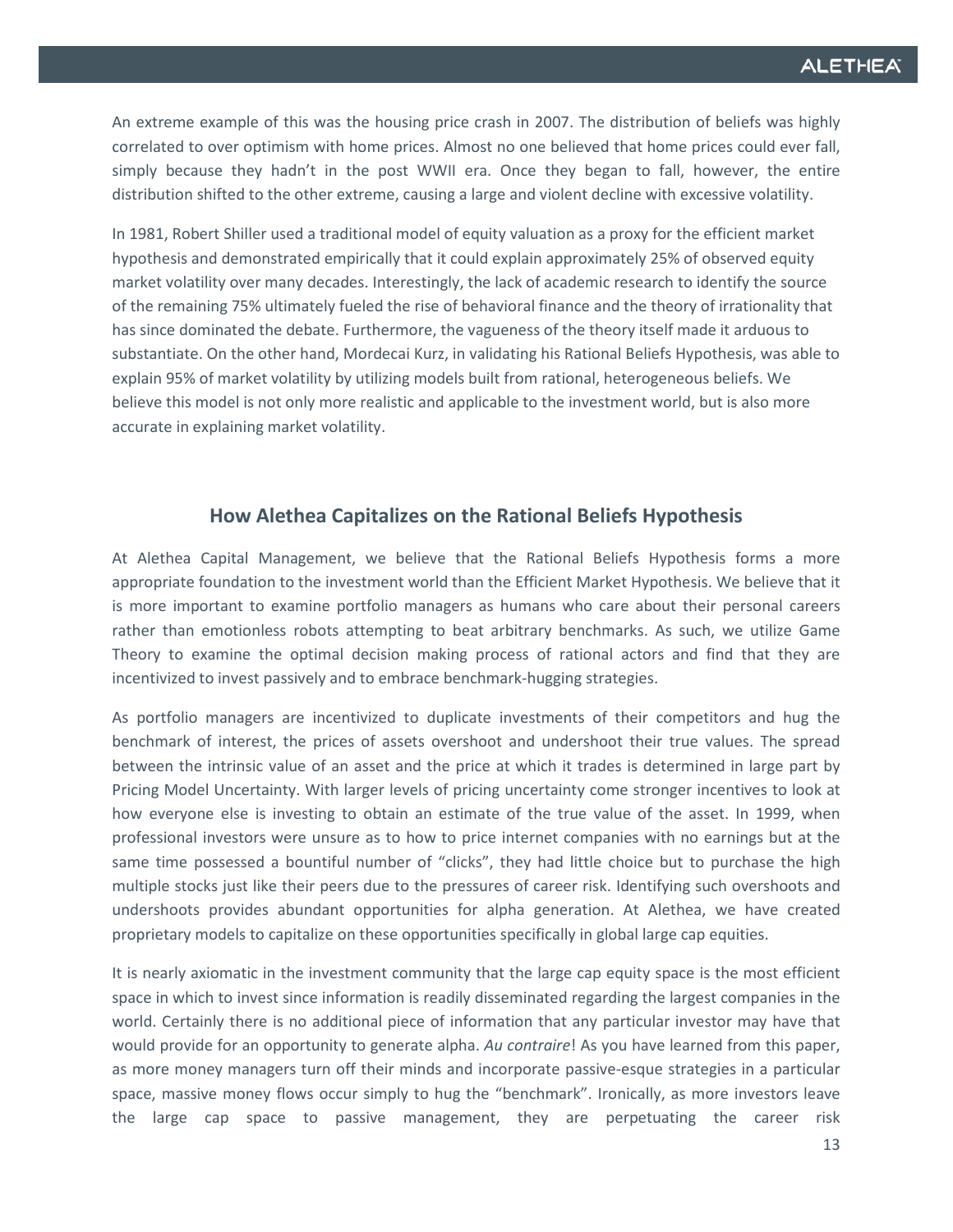overshoot/undershoot cycle that creates opportunities for firms like Alethea to generate alpha via active management. Alethea's proprietary indicator maps each global large cap security in its own asset price cycle. The prices of these companies rise above and below their intrinsic values based upon investor herd behavior of jumping on and off the bandwagon. At any moment in time, the position of every company on its own price cycle map can be notated. Based upon the anticipated price movement of companies from this point forward, we construct a portfolio of companies to maximize the expected return/risk ratio. This methodology produces the most optimal and *stable* portfolios within any market environment.

# **Conclusion**

The oft-heralded Efficient Market Hypothesis suffers from an egregiously simplistic Independence Assumption: the assumption that the market will aggregate the expectations of all individuals in an efficient and normally distributed manner. In reality, since market participants are humans that act rationally in the face of asymmetric information presented to them by other rational actors, they make decisions to maximize their personal payoff in life, choosing to maintain their personal careers by benchmark-hugging rather than investing in a contrarian fashion to risk their careers for the off chance of beating their peers.

In response, we presented a more realistic view of the market called the Rational Beliefs Hypothesis. The hypothesis, coupled with Game Theory and Pricing Model Uncertainty, assumes that beliefs in the marketplace can be correlated. These beliefs are aggregated into a distribution of beliefs, and as the distribution shifts, endogenous volatility arises.

When investors attribute portfolio manager underperformance against a benchmark to market efficiency, they are forming an incorrect conclusion. Instead, they should attribute portfolio manager underperformance to improperly aligned incentives in the marketplace (i.e. career risk). By shifting one's paradigm, proper focus can be placed on economic structural changes and cyclical amplifications that Pricing Model Uncertainty causes. It becomes conclusive that opportunities do indeed exist for achieving sizable outperformance for managers that are willing to be *unconventional*.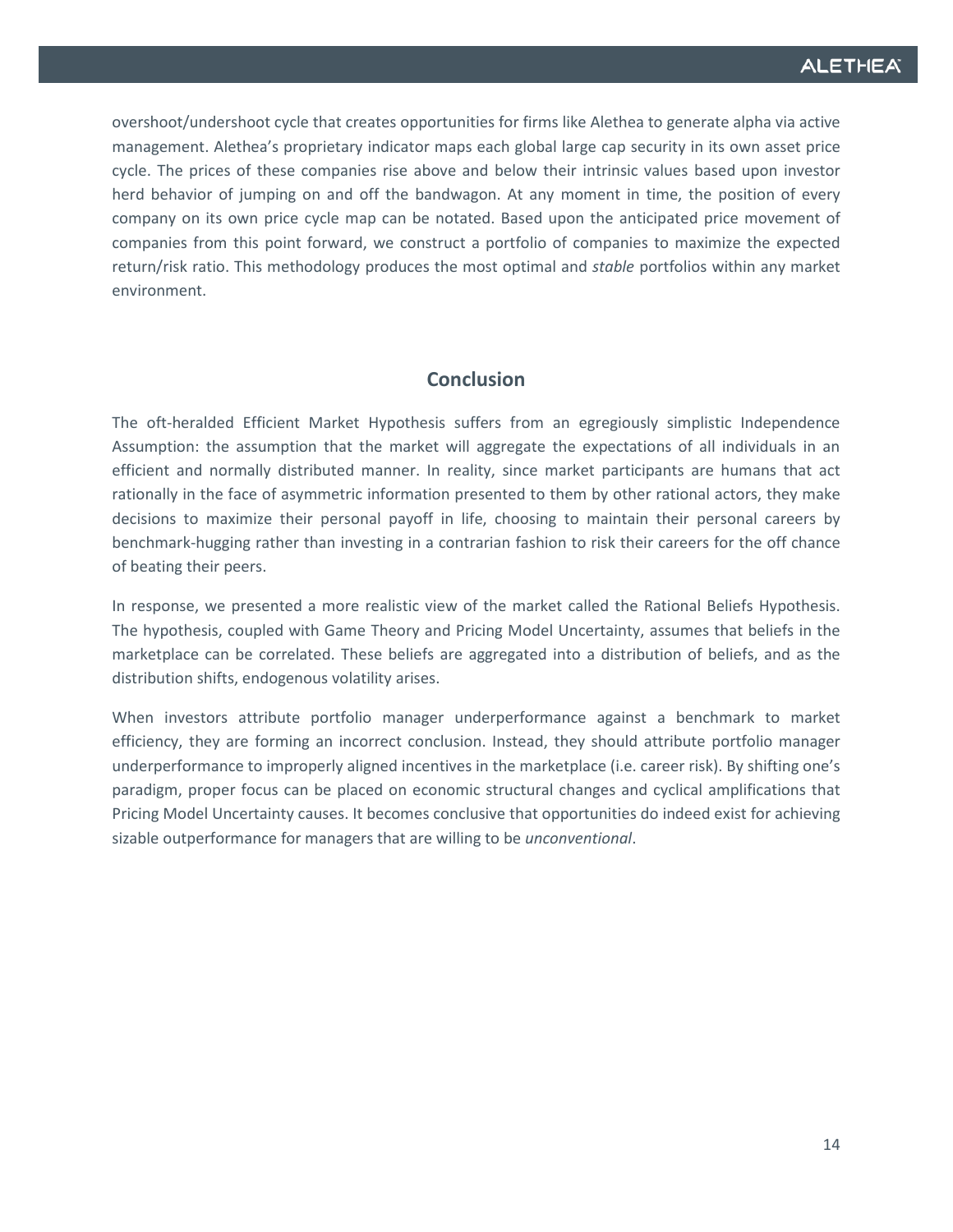# **Appendix A**

In this paper, the assumption was made that money managers have maximized utility functions when they keep their jobs. There are specific situations where this is not the case.

Generally, smaller money managers that are more entrepreneurial in nature do not fear the risk of losing their jobs as much as largely established money managers, because they know that they can always obtain jobs at large firms or try another entrepreneurial endeavor if performance is poor. Examples of these smaller managers would be start-up hedge funds, emerging managers, and newly created investment firms with a small capital base. Large, established money managers have a major disincentive to obtaining sub-par investment performance (e.g. PIMCO) and thus cannot make large market risks to try to produce significant alpha. It is for this reason that many endowments and foundations seek emerging managers and smaller firms for the opportunity they provide for alpha generation.

More formally, we construct the utility function of a money manager to be

$$
U(*) \sim \frac{1}{\alpha} f(x) i_1 + g(y) i_2, \tag{1}
$$

where  $\alpha$  measures the level of stability in a particular money manager's career position (e.g. manager is in a later stage in life where starting over makes no sense, manager has billions of dollars' worth of assets under management and has little incentive to stretch for outperformance).  $i_1$  and  $i_2$  are indicator variables, with  $i_1 = 1$  and  $i_2 = 0$  if a money manager is fired and  $i_1 = 0$  and  $i_2 = 1$  if a money manager is not fired.  $f(x)$  is a concave function with different inputs  $x_1, x_2, ..., x_n$  affecting the manager's utility if that manager were fired and needed to obtain another job.  $g(y)$  is a concave function incorporating all money management inputs  $y_1, y_2, ..., y_n$  if the manager were not fired and maintained his job.

Notice the  $\alpha$  coefficient is inversely correlated with  $f(x)$ ; thus, if a money manager is fired *and* has a very stable career position, any utility earned from the next best alternative diminishes. Conversely, if a money manager is able to take more career risk through alpha-generating investments and his  $\alpha$  is less, the repercussions of losing his job are not negative enough to hinder contrarian market bets.